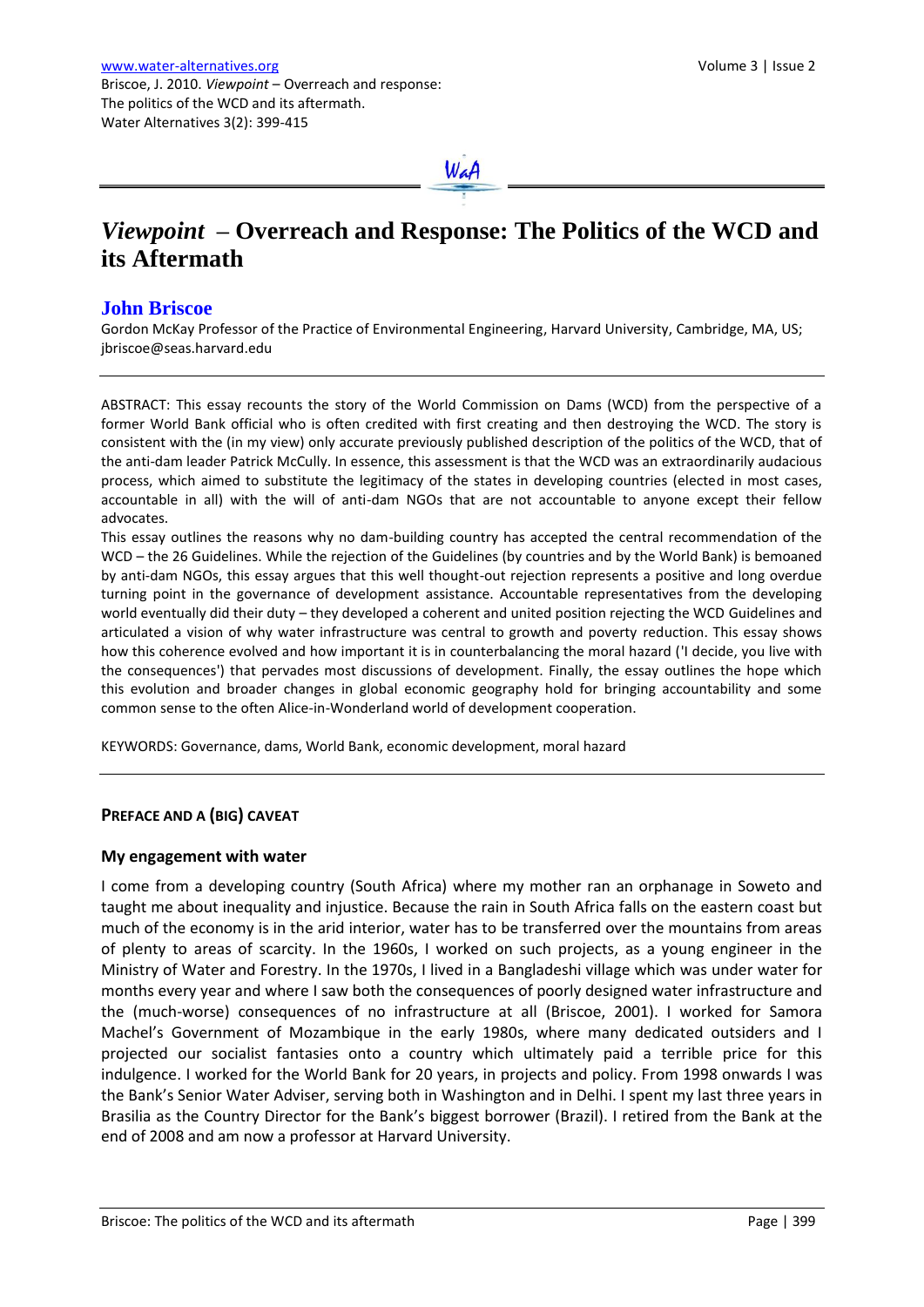## **My engagement with the WCD**

As the Bank's Senior Water Adviser I was the Bank's point person in helping design the WCD, as liaison to the Commission, and as interlocutor with the Bank's staff and management, the Bank's Board and its borrowers. I was (and am) denounced by anti-dam groups as the person who instructed the malleable governments of China, India and Brazil (interesting idea, that!) to oppose the WCD Report.<sup>1</sup> I was the principal author of the Bank's 2003 Water Resources Sector Strategy (WRSS), which built on the debate launched by the WCD Report and repositioned infrastructure at the heart of the challenges of growth and poverty alleviation. The WRSS is widely acknowledged [by positive external (Mallaby, 2005), positive internal (World Bank, forthcoming), and negative external reviews (EDF et al., 2003)] as a turning point in the intertwined issues of (a) the Bank's engagement with infrastructure and (b) the voice of developing countries in the policies of the World Bank.

## **In whose name I do (and do not) speak**

I am delighted to submit a paper to this special issue on the WCD, and am even more delighted to do this without the (appropriate and inevitable) shackles that come when one works for a large, structured intergovernmental organisation like the World Bank.

Before telling my tale, it is essential to make several things about this contribution clear. In the extensive debates in the World Bank on the WCD and related issues, my opinions sometimes prevailed and were sometimes reflected in official Bank documents. Most specifically, I played a major role in formulating a number of official Bank documents which bear on the WCD – the response to the WCD embedded in the 2003 Water Resources Sector Strategy (World Bank, 2003b), the Bank Country Water Resource Assistance Strategies for India (Briscoe and Malik, 2006) and Pakistan (Briscoe and Qamar, 2006), and the Brazil-World Bank Country Partnership Strategy (World Bank, 2008a). In all these cases – as it should be – there was a wide variety of opinions among staff and borrowers about the controversial issues related to major water infrastructure. In all cases there were colleagues and managers (many of whom I deeply respect) who disagreed with the positions I advocated. In all these cases these disagreements were (as they should be) argued out and, to an unprecedented degree, discussed with our borrowers and with the Board of Executive Directors, representing the governments of the 180 countries who own the Bank. A great and far-too-little defended strength and singular and precious source of legitimacy of the Bank is that it is governed by representatives of almost every government of the world. This confers an accountability and legitimacy which no single country and no single-issue NGO can match. An essential part of this story is that one outcome of the reaction by the governments of developing countries to the WCD was a better match between this underlying legitimacy and the actual performance of the Board of the World Bank.

In this essay I draw heavily on official documents which are relevant to the WCD and which are part of the public record. Now that I no longer work for or speak for the Bank, I also draw on a large store of information on what was really at stake and what really happened. I will try and be clear, throughout, of the distinction between the official views of the Bank and my private views.

In concluding this section, three observations:

First, in all the many hours of discussion on these issues among technical staff of the Bank, with management and with the Board, it was extremely rare to face a substantive rebuttal for the position which I advocated vis-à-vis the WCD or the implications for the Bank's borrowers and the poor in the developing world. There was, however, at all these levels an enormous amount of disagreement on what to say, and on the potential damage to "the reputation of the Bank", primarily with NGOs and the Bank's rich country owners who both give great credence to the

 $1$  A few of many examples. See also McCully, 2002; Bosshard, 2008; Bond, 2007.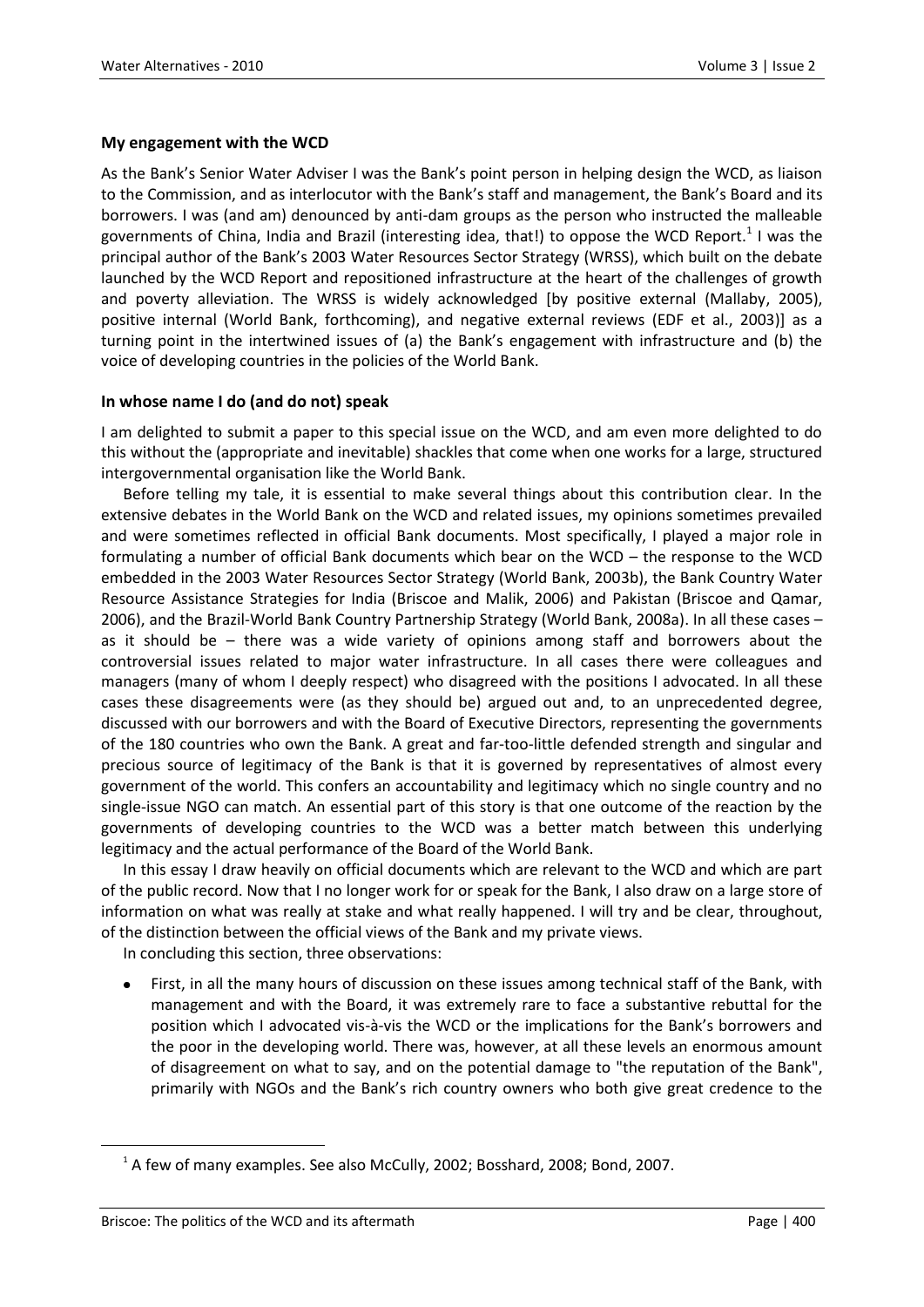influence of these groups and who underwrite the Bank's large concessionary lending window (the International Development Association, IDA), and ever-growing Trust Funded activities.

- Second, while there was considerable daylight between the views I advocated and the position of most (but, crucially, not all) senior Bank managers in the short term, there is much less difference evident ten years later. In the 1990s, infrastructure was considered a 'sunset industry' in the Bank; today, the proportion of Bank lending to infrastructure has doubled (from 20% to 40%) and infrastructure is again regarded by almost all as fundamental for development and a priority area for Bank engagement.
- Third, the process around the Water Resources Sector Strategy (WRSS) (and the WCD) is widely credited with having been catalytic to accelerating a governance revolution on the Board of the Bank. Earlier, the voices of developing countries had often been timid and uncoordinated. In this process the major Middle Income Countries (MICs) (China, India, Brazil and others) exercised an unprecedented and often coordinated control of a major policy process.

## **THE REASON WHY THERE WAS A WCD**

The WCD arose for both substantive and political reasons. The substantive reason is obvious – major interventions like dams create winners and losers, and have major impacts on the economy, on specific groups of people and on the environment. There are many cases where large dams have been the foundation for economic development and well-being of whole countries or regions. No arid country has become rich without extensive investment in water-retaining dams. And no mountainous country has become rich without tapping most of its hydroelectric potential. These benefits were so obvious that for decades too little attention was given to the negative impacts of dams and, particularly, to the devastating effects which unmanaged resettlement had on millions of poor people. While there are many cases (the WCD Report highlighting the experience of China, Brazil Colombia, Senegal, Japan, India, Pakistan and Canada), in which resettled people have become, as they should, the first beneficiaries of dams, there are too many other cases (more frequent in the early decades of major dam building in the developing world, but persisting in some countries still) where the plight of affected people has been given insufficient attention.

Social concerns about dams merge with environmental concerns. The American environmental writer John McPhee describes "the special animus that environmental activists hold for dams. To them, there is something 'disproportionately and metaphysically sinister' about dams. 'Conservationists who can hold themselves in reasonable check before new oil spills and fresh megalopolises mysteriously go insane at even the thought of a dam'" (Kenworthy, 1997).

While those concerned with single issues (the environment) and single groups (affected people) have merged into a powerful global anti-dam lobby, those who have responsibility for the well-being of all citizens in a developing country have a different and more complex task. They have to look not only at individual groups or particular issues, but make trade-offs and consider the relative weight of assets and liabilities. Political leaders of countries during the development phase, virtually without exception – from Roosevelt to Mao Tse Tung to Mandela to Lula – have given and do give high priority to building dams. While not all have waxed as eloquent as Jawaharlal Nehru – "dams are the temples of modern India" – with few exceptions political leaders have been strong supporters because of the manifest benefits which dams have brought by delivering reliable water supplies, helping produce low-cost food, energy and transport services, and protecting people from floods and droughts.

Contemporary strong support for dams by political leaders of the developing world derives from a few basic facts.

The first fact is that dams have been the foundation for economic development in most rich countries, which have developed huge inventories of dams. For example, arid countries like the US and Australia have around 5000 m<sup>3</sup> of storage capacity for every citizen, and countries of the Organisation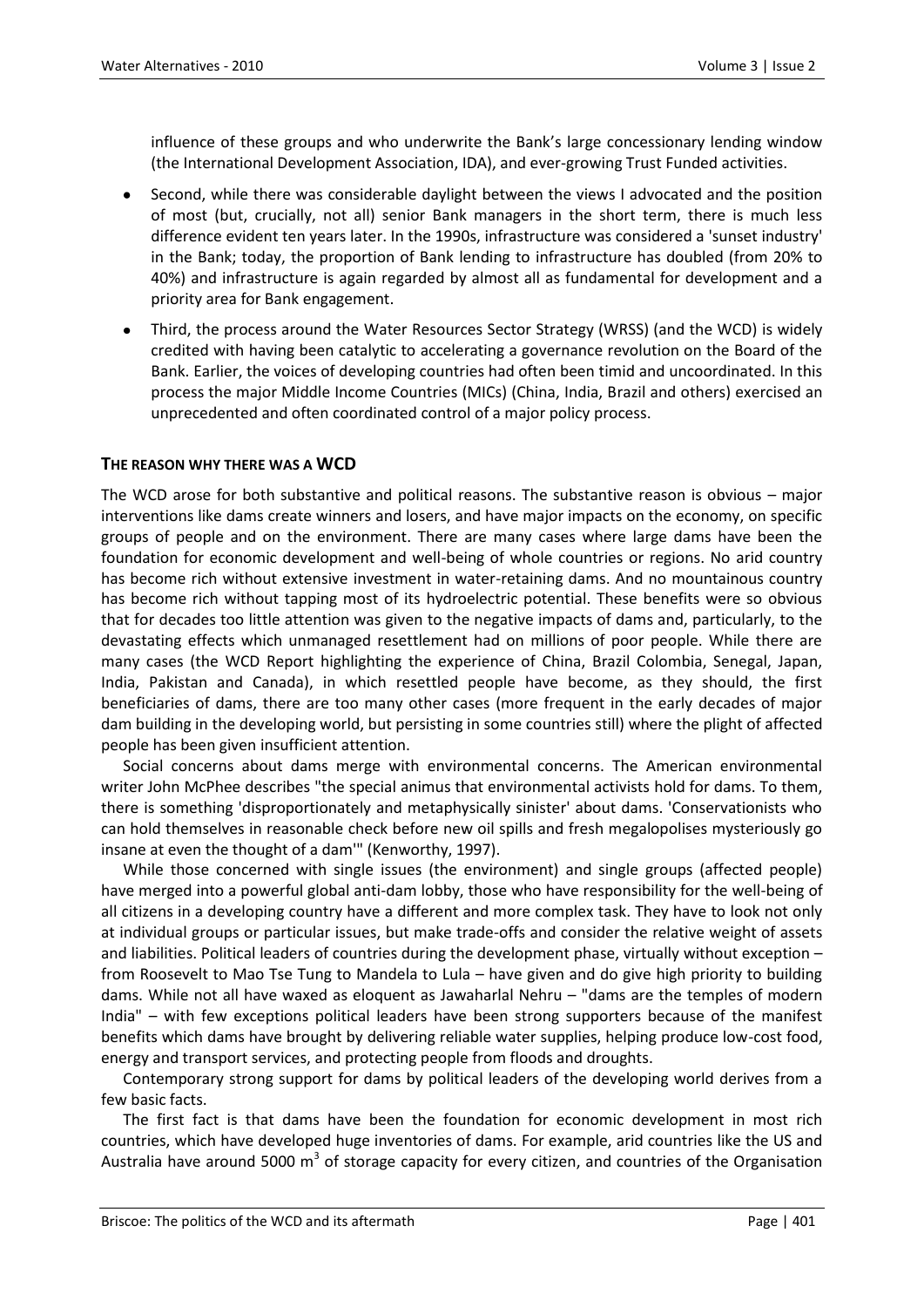for Economic Co-operation and Development (OECD) have developed over 70% of their economically viable hydroelectric potential.

The second fact is that poor countries have orders of magnitude of less water infrastructure. Instead of the 5000 m<sup>3</sup> of storage in rich arid countries, India and Pakistan have 150 and Ethiopia and Kenya 50 m<sup>3</sup> of storage capacity per capita! Instead of developing 70% of their hydropower potential, poor countries with large hydropower resources like Nepal have developed less than 1% of their hydro potential, and Africa as a whole less than 5%.

The next fact is that there are those who benefit from infrastructure (including dams) and those who are harmed by them. In most cases, the beneficiaries are many but dispersed and often unaware of the dam itself (which might be just another source of power into an electricity grid, for example), whereas those who are adversely affected are typically much smaller in number but very identifiable, and have a large number of anti-dam groups, often with sophisticated public-relations capacity, who focus on them and them alone.

The fourth fact is that there is often a big difference of opinion between elites and common people in developing countries. A Sussex University study (Chapman et al., 1997) which focused on attitudes regarding the controversial Sardar Sarovar dam on the Narmada in India is particularly illuminating:

The message coming out of India, most likely to be heard by the developed world, comes from its English language media, representing just 2% of the population. This elite group has adopted a more proenvironment stance and is more likely to protest against new dams. But inside India, the far bigger local language media representing the vast majority and the poorer sections of society are expressing the heartfelt cry for development.

The fifth fact is that there is a big difference between views of advocates (who are accountable only to the constituencies of their organisations) and those of elected officials (who are accountable to all of their constituents). The Indian novelist and anti-dam crusader Arundhati Roy (2004) notes that she once thought Mandela and Lula to be "extraordinary, charismatic men" but is dismayed to see that once they came to power they became (in her eyes) just another pair of oppressors of the poor. (She does not reflect on the fact that there is a difference between advocacy and responsibility, and is apparently undeterred by the extraordinary levels of popularity these great leaders achieved throughout their administrations).

The next fact is the great moral hazard which dogs debates of development policy in which people who have jobs, income, energy and food (and who take for granted the infrastructure which produced these) deciding what is good for those who do not have such basics.

The last fact is that poor countries have shallow domestic capital markets and rely heavily (a point to which we will return) on the World Bank and other international financial institutions for the long-term capital required for building dams and other major infrastructure.

These realities bring us to the politics underlining the founding of the WCD. In the 1990s, global institutions came under severe attack. There was 'the battle in Seattle' over the World Trade Organization and annual huge protests at the World Bank/IMF Annual Meetings in Washington. Those protesting were often 'red-green' coalitions – a combustible mixture of rich-country anti-capitalists and environmentalists. And high, always, on their list were dams.

For rich-country governments the views of these extreme groups have often had limited traction on domestic issues but they were articulate, organised, voted and cared about something (development) that was a secondary issue for most citizens. In the US, for example, they would vote against Republicans (and therefore 'for' Democrats). But they would always be disillusioned since political leaders (such as Bill Clinton at the time of Seattle and the great Washington protests) did not give their concerns on mainstream domestic issues the single-minded attention the advocates would like. And so the bone which was tossed to these dogs was frequently the World Bank, where the 'red-green' groups (supported, by opportunistic labour unions keen on using environmental concerns to impose trade restrictions) were passionately interested.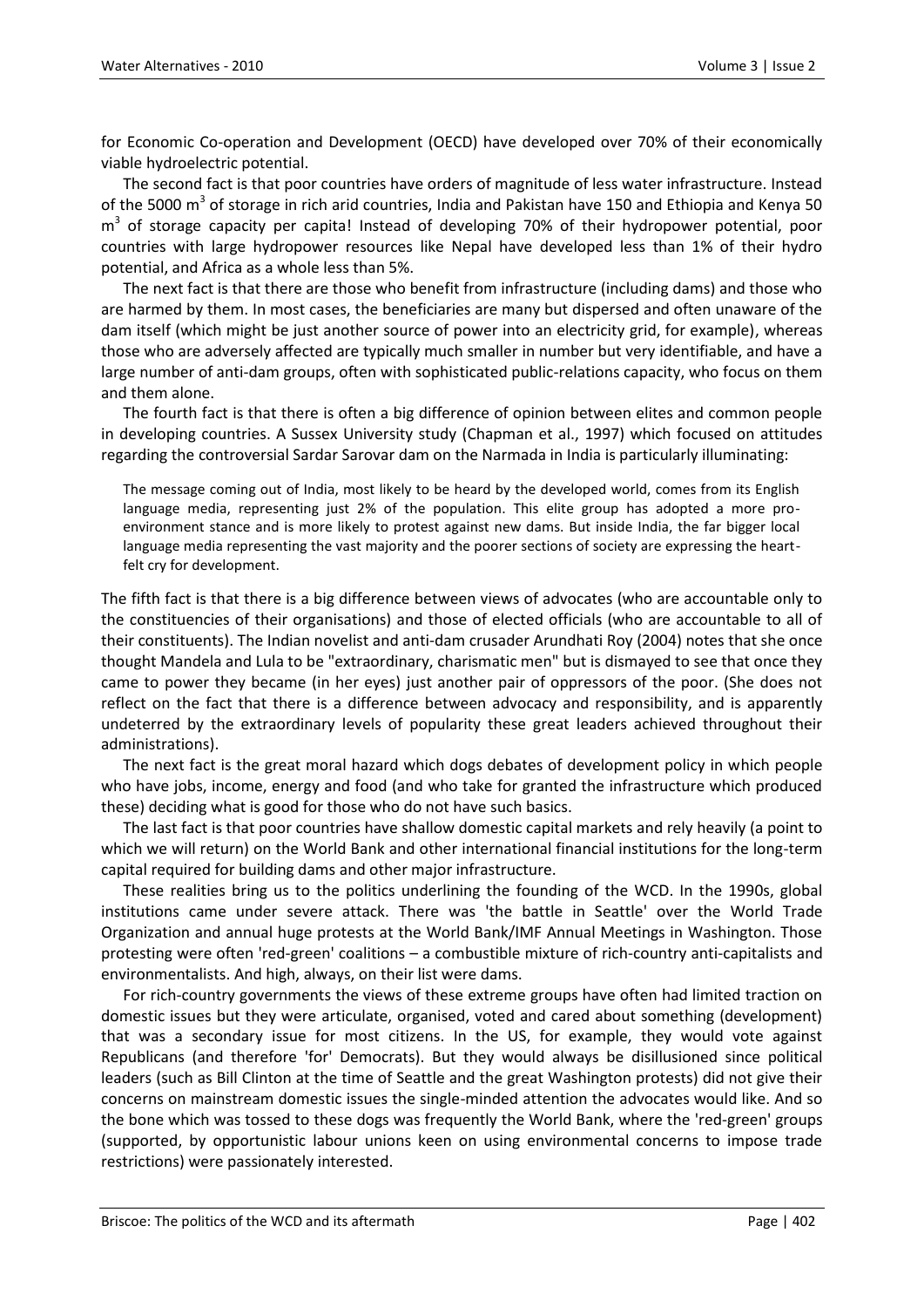An illustrative current example of this domestic-international double-standard is the fierce debate about World Bank financing for the US\$3.5 billion coal-fired power plant in South Africa. Under heavy pressure from US environmental groups led by the Sierra Club<sup>2</sup> and Friends of The Earth, the US government did not support the loan "because of concerns about the climate impact of the project" (New York Times, 2010). The web site of the Department of Energy of the same US Government reports that

Coal is one of the true measures of the energy strength of the United States. One quarter of the world's coal reserves is found within the United States, and the energy content of the nation's coal resources exceeds that of the entire world's known recoverable oil. Coal is also the workhorse of the nation's electric power industry, supplying more than half the electricity consumed by Americans. Coal-fired electric generating plants are the cornerstone of America's central power system.<sup>3</sup>

How is this double-standard seen by others? As reported by the New York Times: "Developing countries were like a single bloc, reciting percentages of coal-powered generation in the United States, the United Kingdom and other industrialised countries and arguing the West shut down some of its own plants before telling the developing world to slow its growth" (New York Times, 2010).

Returning to the situation prevailing at the time of the WCD, by the late 1990s this had reached crisis proportions within the World Bank. A larger and larger number of conditions were imposed on projects which dealt with dams, and large numbers of socially engaged professionals (who often shared the views of the anti-dam NGOs) were hired by the Bank to ensure that there was full compliance with these 'safeguards'. Ambitious managers knew that the Bank was ruthless in punishing 'sins of commission' but paid little attention to 'sins of omission'). Managers thus steered away from such 'risky' projects. The Kafkaesque Inspection Panel was created to investigate violations of Bank policies in general and safeguards in particular. The probability of an Inspection Panel request for a project with a dam was 64 times higher than for a project which did not have a dam. The 'costs of doing business' in this and related 'risky' areas soared and elicited strong reactions from borrowing countries.

On the one hand, developing countries 'with choices' (MICs) decided that the endless conditions and interminable processes imposed by the Bank for building of dams were absurd. "Why – complained Governor Tasso Jeressati, a progressive governor in northeast Brazil – when I want to build a small dam which all local people want in the semi-arid, am I put through processes as though I am building Itaipu (the largest hydropower plant in the world)?" On the other hand, poor developing countries without choices had to deal with the enormous transaction costs and processes which piled up in the Bank. "I am ashamed to even come here" said President Museveni of Uganda, when he thought he was inaugurating the Bujagali dam in 2002. "I am not happy because a project that should have taken two years has taken seven years to start. All this hullabaloo has been a waste of time and a lack of seriousness... this was a circus" (Reuters, 2002) (little knowing that the process would take another six years before the project was to be actually approved!).

In short, there was an impasse between the urgent needs for financing of infrastructure in poor countries, on the one hand, and an ever-more skittish set of institutions (with the World Bank, the iconic institution) unable and unwilling to make capital available for reasonable projects which should be built. Bank lending for hydropower fell by 90% in the 1990s.

The WCD (described in detail in numerous other reviews and in other papers in this volume) was a response to this impasse. It was an attempt to bring stakeholders from all sides of the debate together, to develop a shared fact base and a shared set of recommendations which would ensure (a) that bad dams were not financed or built and (b) that good dams were financed and built without inordinate costs or delays.

<sup>&</sup>lt;sup>2</sup> [http://action.sierraclub.org/site/MessageViewer?em\\_id=170181.0](http://action.sierraclub.org/site/MessageViewer?em_id=170181.0)

[www.energy.gov/energysources/coal.htm](http://www.energy.gov/energysources/coal.htm)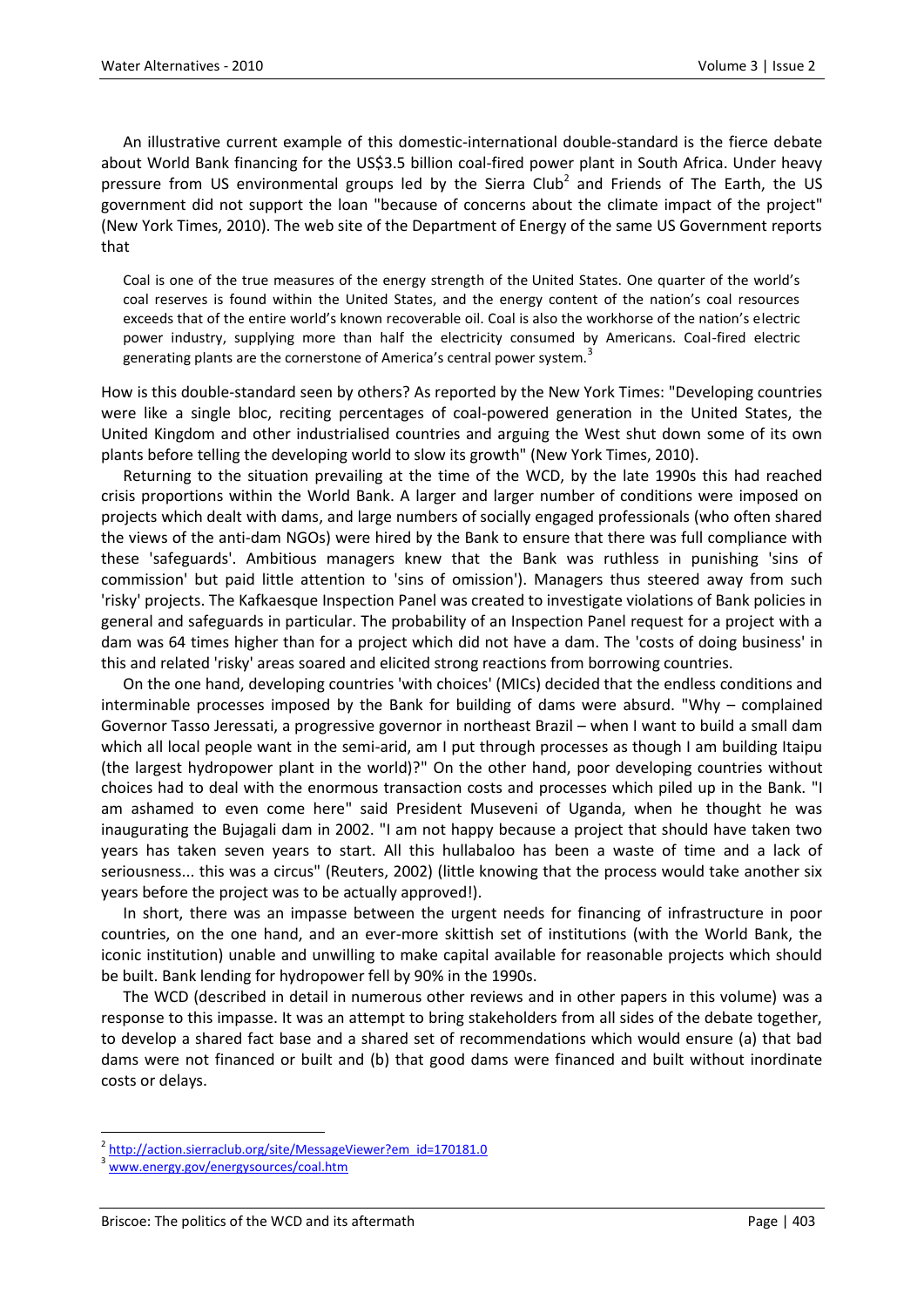The formation of the WCD itself is a long and complicated saga, with blackmail by anti-dam groups being a prominent feature (again best described by the anti-dam leader Patrick McCully). As the World Bank official who worked in putting this together it was my judgement that while the Commission was heavily stacked with anti-dam activists, they would be counterbalanced by some excellent professionals and politicians who had a broader view of the issue. I also believed – incorrectly, it turned out – that the Secretary General, a person of great capability, would play a moderating, balancing role. With the benefit of hindsight I can see why this was not the case – the anti-dam commissioners and the extensive support groups they brought to the process were 'veterans', acutely aware of the unwritten rules of the game with international financial institutions. Whereas several of the moderate commissioners were sophisticated operators in other political contexts, in the context of the WCD they were 'innocents' who had never been engaged at close quarters in this blood sport at the global level. It did not help that the Chinese government, realising that "the WCD was very much biased to the developed countries and anti-dam activists and extreme environmentalists" (Government of China, 2001) withdrew their commissioner in 1998. It also did not help that the person representing the hydropower business was a Chief Executive Officer who decided, early on in the WCD process, that his company would exit the hydropower business. And, critically, as described by McCully "the diplomatic skills of the Secretary General, Achim Steiner, were also vital in keeping most of the people involved in the process sufficiently satisfied most of the time".

## **THE WCD REPORT**

The WCD Report is a beautifully written, excellently produced very long paper. The elegant presentation notwithstanding, a host of major questions have been raised about the samples studied, the methodology used, and the link between data and recommendations. For the present purposes the key element of the report was its three main components: (a) the shared values (b) the Strategic Priorities, and (c) the 26 Guidelines.

In many ways the "Shared Values" and "Strategic Priorities" are broad statements of intention with which few disagreed or disagree. The heart of the report was the normative part – the 26 Guidelines. Some of these Guidelines (relating to natural habitats, cultural resources, dam safety and environmental assessment) were reasonable and reflected existing practice. Others represented extraordinary flights of fancy. For example:

- $\bullet$ The universal practice whereby government can exercise eminent domain with reasonable compensation was replaced by a guideline which would require "free, prior, and informed consent" for indigenous peoples and thus give indigenous and tribal groups a de facto veto right.
- Multiple rounds of negotiation would mean enormous costs and uncertainties and make any project virtually undoable in practice.
- International financial institutions should fund no new dam before 'legacy issues' on all prior dams were resolved (an idea without precedence on any issue anywhere in the world).
- Countries which were not in 'good faith dialogue on shared rivers' with all their neighbours would be denied funding from development banks for any purpose in any way related to water.

Two key questions immediately dominated the post-WCD discussions. The first question was "did the WCD intend the Guidelines to be mandatory" and the second was "are the Guidelines practical"? To the governments of the developing world and to the World Bank the answers were clearly "Mandatory? Yes" and "Practical? No".

On the first question (mandatory?), the written Report (if not the opinion of all Commissioners, a distinction to which we return later) is clear that the Guidelines are meant to be mandatory. Chapter Nine, on "Criteria and Guidelines" is heavily normative, with the word "compliance" appearing over 60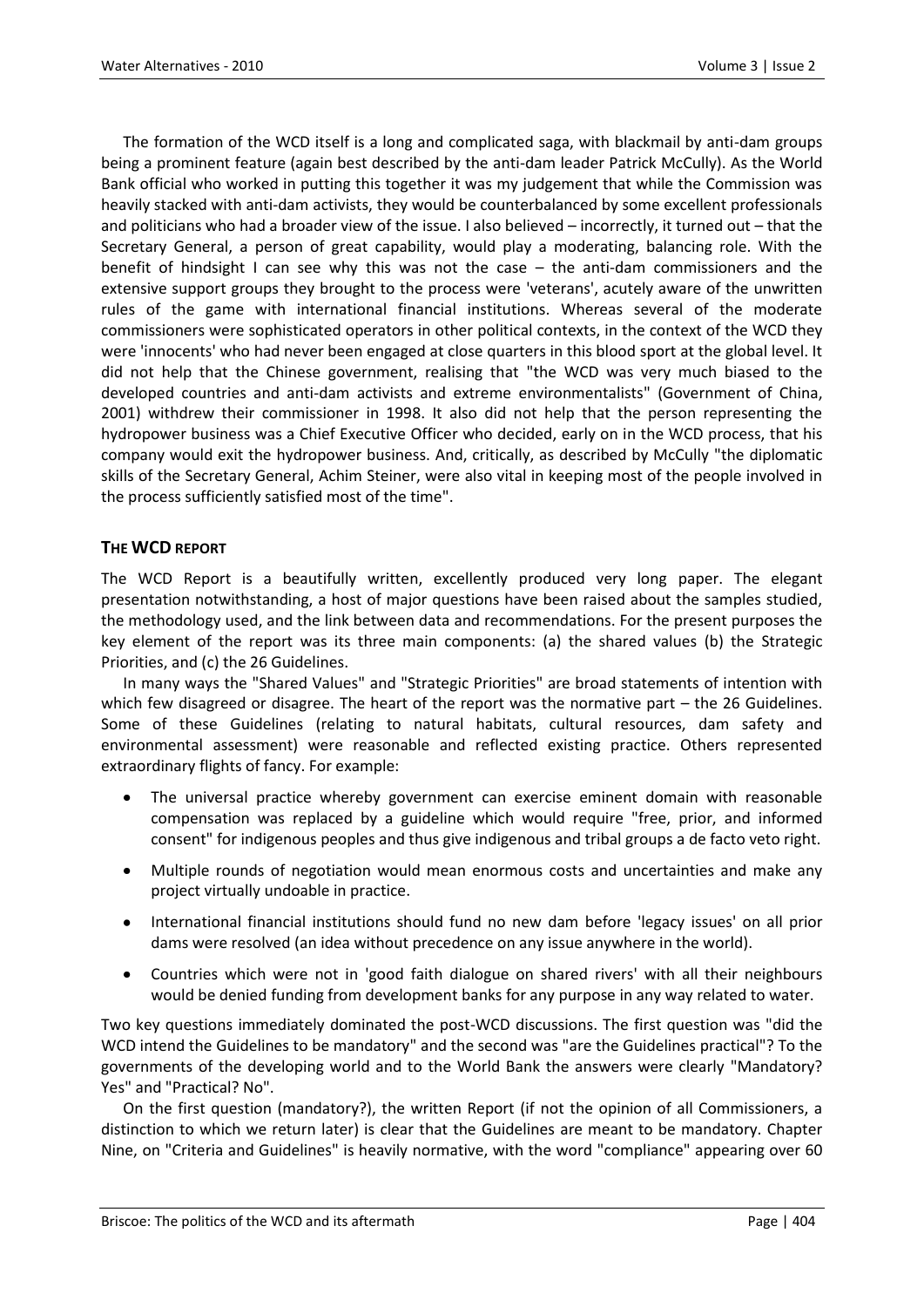times in just this chapter. (And from the parochial perspective of the World Bank, the Report is unambiguous – it demands that the multilateral development banks comply with the Guidelines).

On the second question (practical?) several of the key Guidelines were not, in the view of developing country governments, industry and the World Bank, remotely practical. Taken as a whole they had never been considered let alone implemented in any country and their demands were so extreme that it was unimaginable that even the most capable of countries could comply with them.

Strikingly, there was unanimity among defenders and opponents of the Report on these two issues. The anti-dam NGOs focused like a laser on 'compliance with the 26 Guidelines' and on the day of the launch of the report celebrated the fact that, in the words of the leaders of the International Rivers Network (IRN) "the WCD recommendations for transparent planning process and 'prior informed consent' would virtually preclude future dam projects" (Williams and McCully, 2000). And 'comply with the Guidelines' was, for years, the focus of persistent NGO pressure on the World Bank (and other financing agencies).<sup>4</sup>

The opponents of the Report, and especially the governments of the developing countries, came to the same conclusion on intent and practicality. They, too, concluded that many of the Guidelines were impractical and even undesirable and that the intention was clearly to push for compliance, something they rejected out of hand in their countries and would oppose at the development banks.

## **THE WCD PROCESS**

I have read many reports of the WCD process, many of them written by so-called 'independent' NGOrelated groups and their sympathisers. Most of them are suffused with political correctness. They reveal a lot about the writers, but few bear any relation to the reality of the subject or process.

There is one exception, which is the account written in the American University Law Review (McCully, 2001) in 2001 by the anti-dam IRN leader Patrick McCully. McCully, in a triumphalist tone, provides the only accurate published description of the WCD process. It is worth quoting McCully on three of his main themes:

Theme one: how to use a "process which seems to find common ground" to further the interests of one particular party:

(…) anti-dam activists saw the WCD as a means to further the aims of the international movement against dams (…) to adapt Clausewitz's famous dictum, the WCD was a mere (continuation) of the anti-dam movement by other means.

Theme two: how to ensure that governments and intergovernmental organizations are sidelined:

(…) the largely successful efforts of Commissioners and staff to keep the World Bank's influence at a minimum were also critical to the WCD's success.

Several pro-dam governments attacked the process at one time or another, but their efforts were never coordinated or effective. The Chinese and Indian governments both withdrew from the process after initially welcoming it, and, in doing so, only ensured that they could do little to influence its outcome …

[T]he exclusion of governments from substantive power in the process was also vital. Had the governments of leading dam-building nations like Brazil, China, India, Japan or Turkey formed an organized bloc within the Reference Group, it is almost certain that their coalition would have destroyed the Commission's potential to issue a progressive report.

Theme three: on the importance of leadership which was aligned with this 'balance of power':

<sup>4</sup> For example, a letter from "83 groups in 29 countries" complained specifically that "the World Bank will not adopt the Report's 26 Guidelines".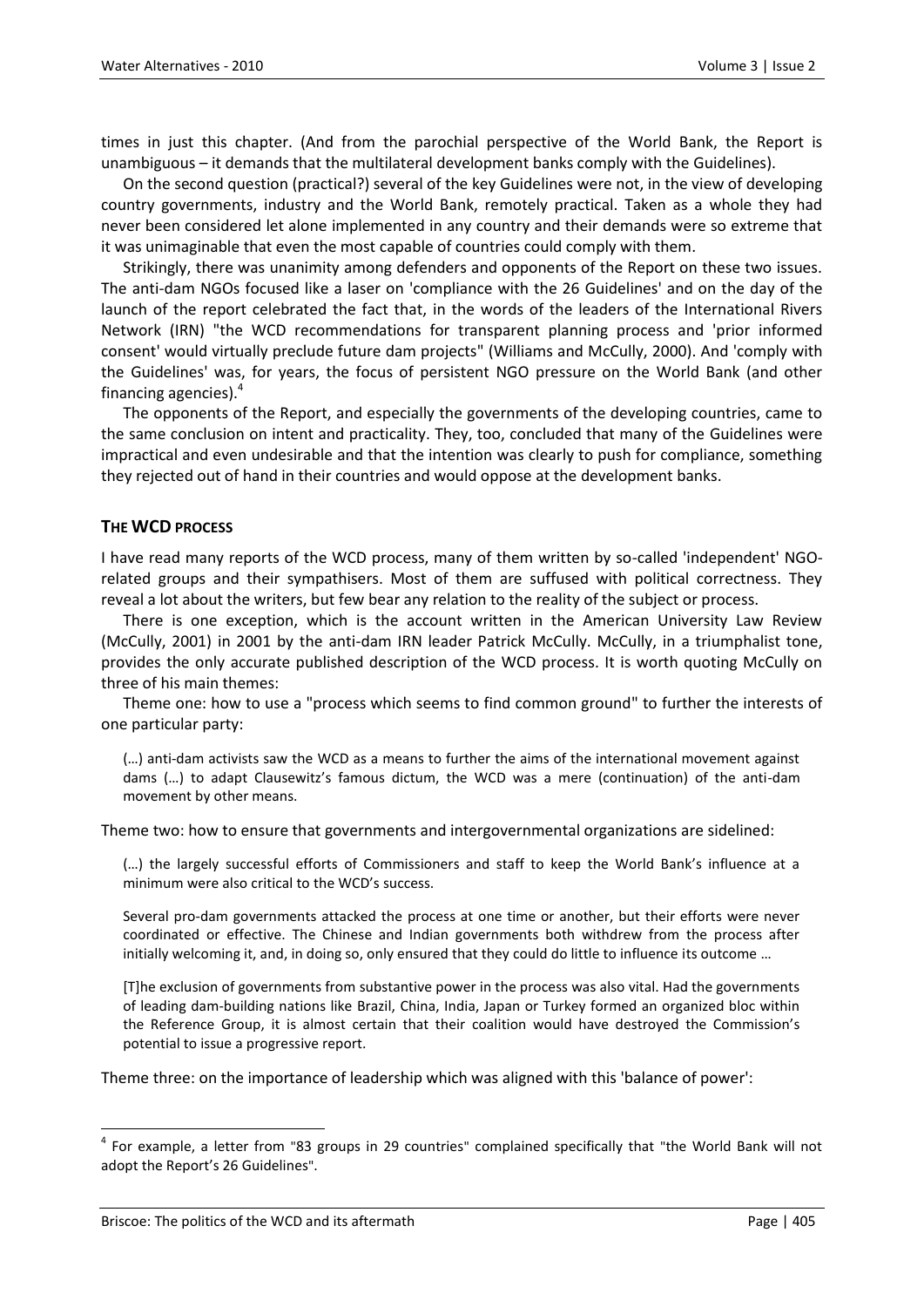(…) the diplomatic skills of the Secretary General, Achim Steiner, were also vital in keeping most of the people involved in the process sufficiently satisfied most of the time (…).

The ambition (described in detail by McCully) was breathtakingly audacious. Having manipulated a process in which governments (most of them democratically elected) are sidelined, as are the intergovernmental cooperatives (such as the World Bank), 'organised civil society' would then use the WCD to ram the recommendations down the throats of those they had successfully excluded. Wow!!!

I can only make a few additions to McCully's portrayal (presented as a playbook for other such engagements by activists in the future) of the hijacking of the WCD by anti-dam activists.

Important, in my view, was a serious 'principal-agent' problem in the Commission. On the one hand, was a group who were 'veterans' at dealing with 'Guidelines' for financial institutions like the World Bank. The most important of these was the Secretary General. They knew that the heart of the matter was not the hundreds of pages of text, but the specification of Guidelines. They knew very well that 'comply with Guidelines' was, in World Bank parlance, an absolute, zero-tolerance concept. On the other hand, was a group of 'innocents' (several terrific people who served as Commissioners, including, in my view, the Chair of the Commission) who had never engaged in the trenches of institutions like the World Bank, and for whom such words, buried in a 400-page report, did not have any particular resonance or imperative quality.

From the day of the launch of the Report (which had, predictably, been leaked to the anti-dam activists) the 'veterans' and their anti-dam colleagues lasered in on 'compliance with the 26 Guidelines'. This took the innocents by surprise, for that was clearly not their reading or intention. The Chair of the Commission issued an immediate clarification: "Our guidelines offer guidance – not a regulatory framework. They are not laws to be obeyed rigidly. They are guidelines, with a small 'g', that illustrate best practice and show all nations how they can move forward". The veterans (with, in my mind, justification) dismissed this as the opinion of an individual and not the recommendation of the Commission, and insisted (again with justification, in my mind) that it was the Report which was 'the bible'. And it was to the 'comply with the 26 Guidelines' idea that the activists tirelessly returned. Even six years later, when there was broad understanding that no government engaged with dams or multilateral financing agency would 'comply with the Guidelines' the former Secretary General (and then and now the head of UNEP) continued to lobby for 'compliance with the Guidelines' (announcing that the EU "requires WCD Criteria and Guidelines to be reflected in projects under the Clean Development Mechanism" [Steiner, 2006]).

## **REACTIONS TO THE REPORT**

The agreed-on WCD process was that a draft of the Report was to be circulated to the Steering Committee (which represented all stakeholders) prior to finalisation. This was not done. The fig leaf was that the Commission needed to meet its deadline. What veterans knew well was that coming up with a draft report for review would mean that there would be a firestorm over the guidelines from the many stakeholders they had kept at bay, and that it was very unlikely that anything like the draft Report would be accepted. So the Report was not shared with stakeholders before its release.

As one of the two midwives (the other being the IUCN) to the WCD Report, the World Bank was given a copy of the Report a week before publication, under strict instructions that it was not to be disseminated and released. The compliance-sensitive World Bank complied. Others – presumably the staff of the WCD or a commissioner – had no such scruples. The Report was leaked to the anti-dam activists before its launch.

I led the small team of Bank officials who were asked to review the Report and to ensure that Jim Wolfensohn, the President of the Bank who had agreed to participate in the November 2000 launch, was adequately briefed. It was immediately apparent (a) that there was much of value in the Report but (b) that the heart of the matter – compliance with the 26 Guidelines – would effectively make it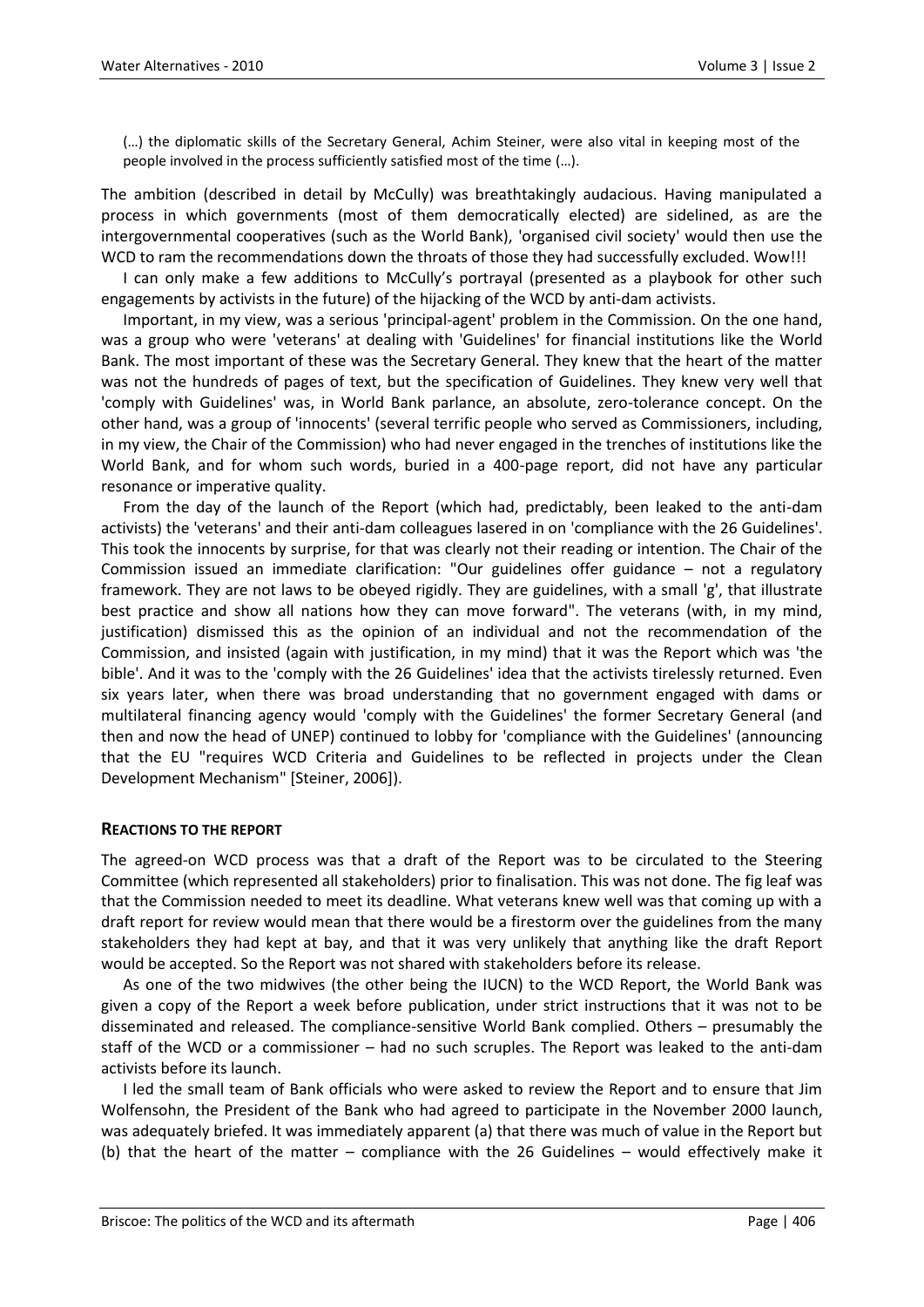impossible for the Bank (or anyone else) to ever finance another dam. Mr. Wolfensohn was careful at the launch.<sup>5</sup> "The critical test for us will be whether our borrowing countries and project financiers accept the recommendations of the Commission and want to build on them".

The veterans within the WCD, who had so successfully sidelined exactly these constituencies, recognised that this spelled trouble. And so a response was launched in the form of a mini-campaign claiming that "the Bank had said it would follow WCD's recommendations whatever they were (…) [and that] NGOs are convinced that the Bank has come under strong pressure from commercial concerns not to abide by the WCD report".<sup>6</sup>

They went on to claim that "ever since the report was published, (the Bank has) busily undermined it and worked to ensure that some large and powerful countries like China and India, whose record on dam-building is particularly egregious, would reject it, effectively consigning the WCD report to the library shelves".

The campaigner who set this in writing, an experienced Canadian NGO leader who was close to the Secretary General, had provided extensive consultancy support to the WCD and knew very well that such a 'promise' never was, nor ever could be, made, since the policies of the World Bank are set by the Board of Directors (representing the 180 governments that own the Bank). It was and is impossible to cede the right for setting Bank policies to a Commission.

After the launch, on Jim Wolfensohn's instructions I was then dispatched with one other senior staff member to discuss the Report with officials of a representative sample of developing countries that were building dams – Ethiopia, China, Nepal, Thailand, Lao PDR, Brazil and Jordan. The message from every government we visited (and from many others whom we never met but who had studied the report closely and sent official messages to the Bank) was consistent and unequivocal. The following quotes give a flavour of the responses:

- China (Government of China, 2001): "The Government of China viewed the WCD as very much biased to the developed countries and anti-dam activists and extreme environmentalists. We therefore retreated from the WCD in 1998. We think it may be more appropriate to change the title of the report into 'Anti-dams and anti-development'".
- India (Government of India, 2001): "The WCD has (…) totally ignored the Government's views on the report and the data on successful projects in India furnished by us to the WCD (…). The recommendations and Guidelines of the WCD are not acceptable to us".
- Brazil (Government of Brazil, 2001): "If these Guidelines come to be interpreted by the World Bank as standard requirements which have to be complied with, then this would signify, in practice, paralysis in the financing of new dams".
- Ethiopia (Government of Ethiopia, 2001): "The conclusion of the WCD is totally unacceptable (…). If the decision-making framework for future development of large dams is to be used by the Bank it will be unacceptable to nations that have not tapped their water resources".
- Nepal (Government of Nepal, 2001): "There is a general consensus that the WCD Guidelines cannot be implemented (…). Its recommendations cannot be taken as Guidelines".

The Asian Development Bank followed a different path in formulating a response to the WCD Report. It did not consult its borrowers, but invited them to a meeting in Manila two months after the Report was issued. ADB managers opened the meeting, telling the countries that the ADB intended to comply with the recommendations of the Report. The spirit of that meeting is captured well in a letter<sup>7</sup> to the Chair

<sup>5</sup> Quoted in *Dams, Official newsletter of the WCD*, No. 8, December 2000.

 $6$  Mark Halle, Letter to the Editor of Foreign Policy, September 2004.

 $^7$  Letter from Ramaswamy Iyer to Kader Asmal, 22 February 2001.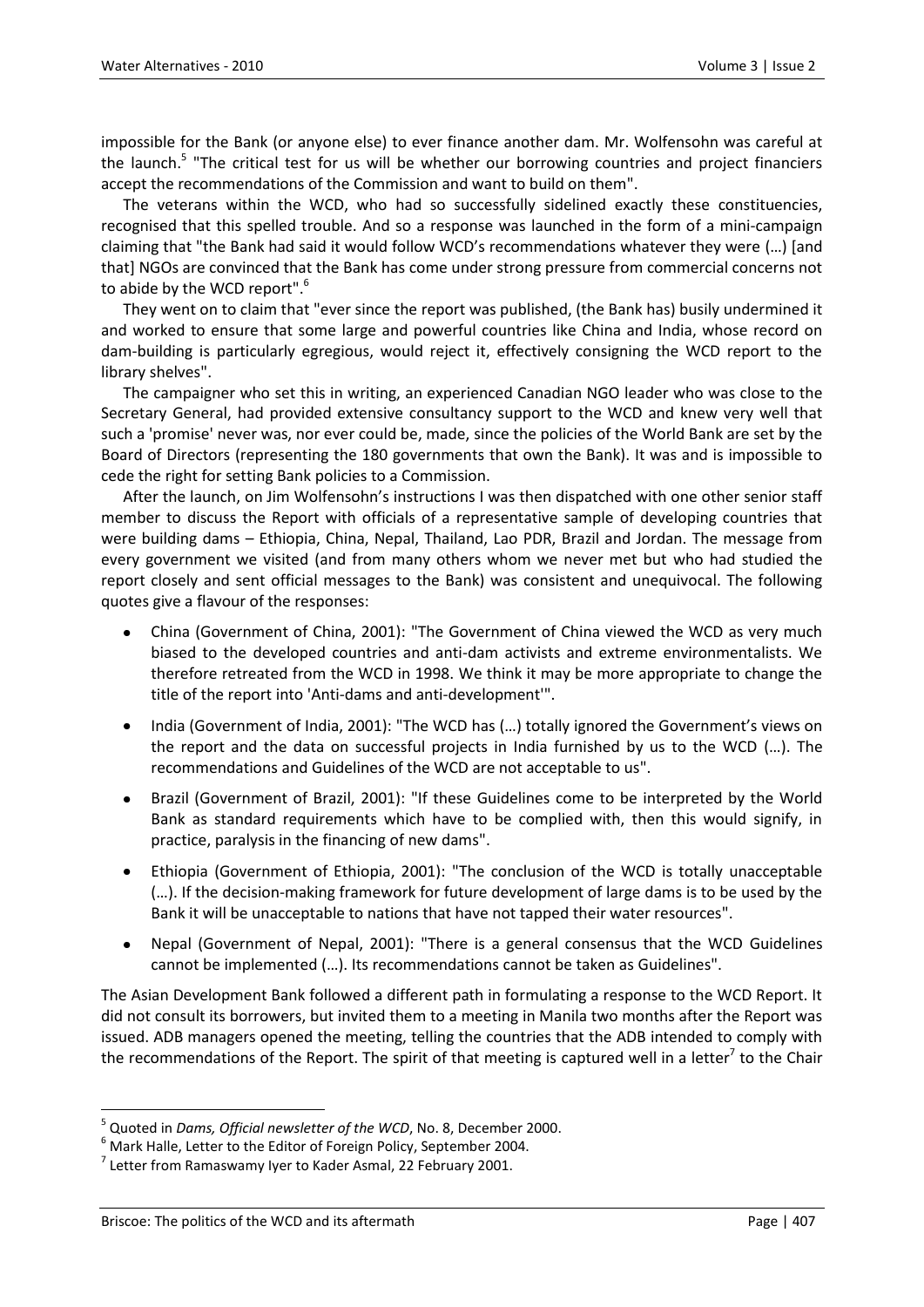of the WCD from the Indian anti-dam commentator, Ramaswamy Iyer, who had authored the Indian Country Report for the WCD and who participated in the Manila meeting:

The Indian Government, whose response to the WCD is comprehensively negative, did not participate in the meeting. The leader of the Chinese team expressed himself very strongly and made points similar to the Indian Government. The representatives of other governments namely Pakistan, Bangladesh, Nepal, Sri Lanka, the Philippines, Vietnam etc. all agreed that the Report is biased, that there was inadequate consultation at the final stage of formulation of the Report, the Guidelines will put an end to new projects and stop the process of development and they would be opposed to the imposition of any new requirements or conditions by the ADB or World Bank. The WCD process, far from narrowing differences, seems to have led to a greater divisiveness. Developing countries see it as yet another instance of the imposition on them by the developed countries of an agenda designed in the latter's interests.

Most poignant and telling of all was an exchange at the post-WCD stakeholders' meeting near Cape Town between Ronnie Kasrils, then Minister of Water in the Government of South Africa and Kader Asmal, his predecessor and Chair of the WCD: "Kader, my comrade, as you know very well, we fought for decades and at great cost to make sure that we have a government which is elected by and accountable to *all* of our people. If we followed the WCD Guidelines we would be surrendering this hard-earned power to groups of NGOs. That we will not do".

An interesting and telling aside is that defenders of the WCD Guidelines have endlessly repeated an interpretation<sup>8</sup> that I strong-armed the governments of the developing world to take this position. On the one hand, this is risible (try strong-arming the governments of China, India, Brazil and others!) and, on the other, it reveals, in my view, a deep-rooted paternalism in that it assumes that government officials in these countries can't or don't read or decide, and that they are incapable of forming and articulating an independent view.

Once the reactions from borrowing countries were received, there were two long discussions of the WCD Report and the Bank's proposed response at the Board. Two things were interesting about these discussions. First, for once it was not 'Part One' (rich country) governments that were doing the talking – it was the developing countries, with the MICs taking the lead. Second, the rich countries did not contradict the views of the developing countries but did their talking in other ways. Immediately after one of these sessions the phone rang in the office of my Vice President. It was the US Executive Director who, uncharacteristically, had not said a word during the discussion. "If this is the position taken by the Bank, then you should know that it will be very difficult for the US to support the next round of IDA". IDA is the concessionary tail which wags the hard-lending dog in the World Bank (Kapur, 2002).

Internal discussions among management in the Bank were intense. Strikingly there was virtually no disagreement on the substance of the Bank response, but there was an immense amount of discussion about the harm this might do to 'the Bank's reputation' (with the rich countries which provide funds for IDA and for the burgeoning Trust Funds on which the Bank depends).

The Bank put out an official communiqué thanking the Commissioners for their work, highlighting the positive aspects of the Commission's work, and stating that the Bank would not comply with the 26 Guidelines. Box 1 provides the more detailed exposition of the Bank's position on the WCD which was included in the 2003 Water Resources Sector Strategy.

<sup>&</sup>lt;sup>8</sup> For example, see Mark Halle, letter to the Editor of Foreign Policy, September 2004, and Bosshard, 2008.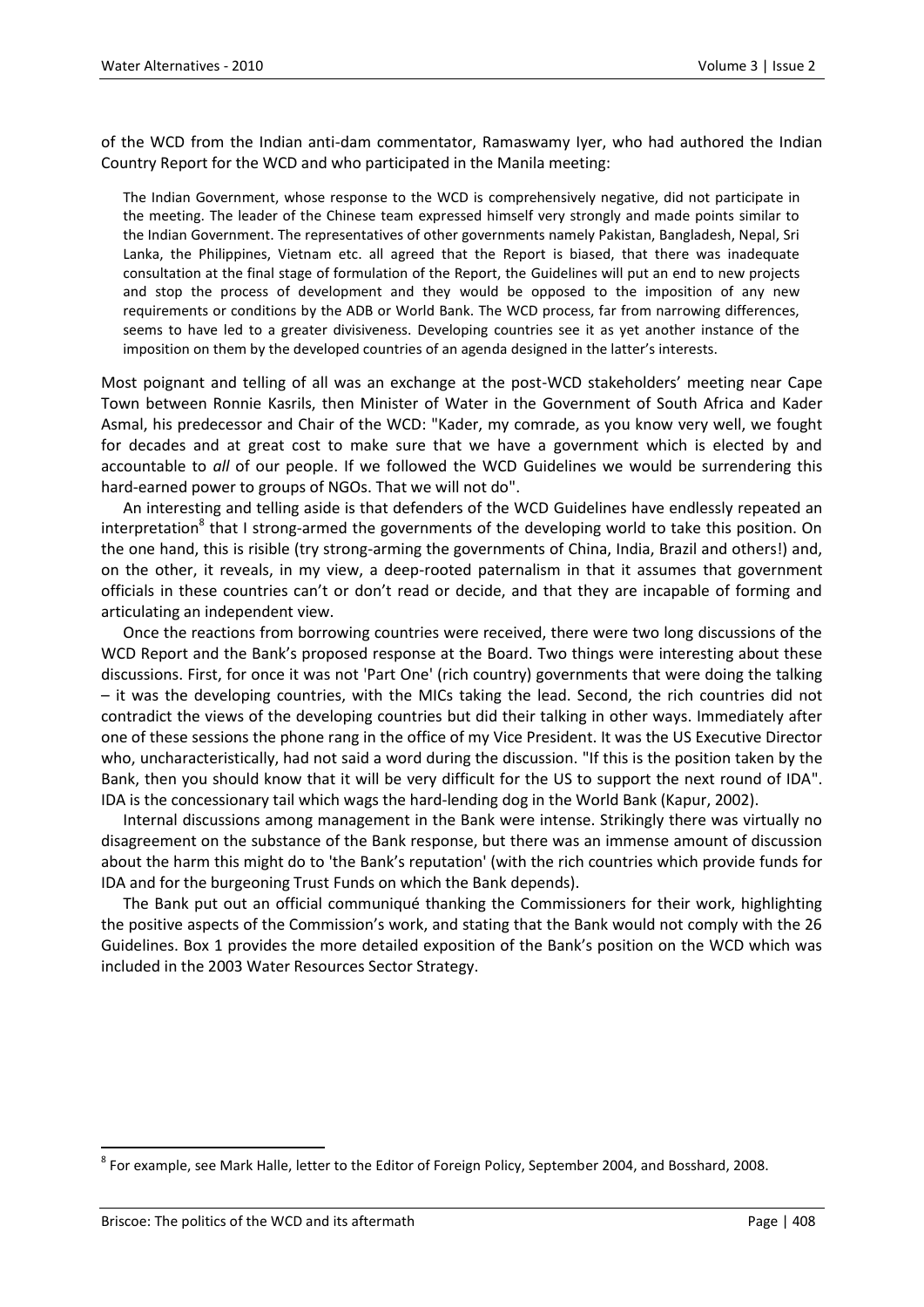Box 1. The World Bank position on the WCD Report and Guidelines, as stated in the 2003 Water Resources Sector Strategy.

*As is evident in many places in this Strategy, the report of the World Commission on Dams issued in late 2000 is a major reference point in the ongoing debate about dams and their role in development. The main thrust of the report is the advocacy of:* 

*• Five Core Values – equity, efficiency, participation, sustainability and accountability – for future decision-making on dams.*

*• Seven Strategic Priorities: gaining public acceptance; assessing options; addressing existing dams; sustaining rivers and livelihoods; recognizing entitlements and sharing benefits; ensuring compliance; and sharing rivers for peace, development and security.*

*• A set of criteria for assessing compliance and 26 Guidelines for review and approval of projects at five stages of decision-making.*

*Most organizations involved in the debate concur with the five core values and seven strategic priorities. However, in the two years since the report was issued, no consensus has emerged on the applicability of the 26 Guidelines. The World Bank conducted a detailed comparison of the 26 Guidelines and the Bank's safeguard policies. Although there is much in common, there are several important differences.*

*First, while there is agreement on the importance of the rights of affected and indigenous people, the World Bank believes that adoption of the World Commission of Dams' principle of "prior informed consent" amounts to a veto right that would undermine the fundamental right of the state to make decisions in the best interests of the community as a whole.*

*Second, while there is agreement on stimulating good-faith negotiations on international rivers, World Bank experience and policies are based on proactive engagement rather than on disengagement from countries that are not already negotiating with their neighbours on international waters, as advocated by the World Commission of Dams.*

*And, third, while there is agreement on the importance of consultation and public acceptance, experience suggests that the multi-stage, negotiated approach to project preparation recommended by the World Commission of Dams is not practical and would virtually preclude the construction of any dam.*

*The World Bank is committed to support its borrowers in developing and managing priority hydraulic infrastructure in an environmentally and socially sustainable manner. In doing this, the Bank believes that the World Commission of Dams' Core Values and Strategic Priorities are appropriate principles and consistent with Bank practice and policies. The Bank will not, however, comply with the 26 Guidelines. Rather, it will continue to work with its borrowers in effective implementation of current World Bank operational policies, which the World Commission of Dams describes as "the most sophisticated set of policies, operational procedures and guidelines amongst the international donor community".*

## **THE AFTERMATH, IN THE WORLD BANK AND BEYOND**

As the Christian Brothers inflicted incomprehensible punishments on us unruly schoolboys they used to tell us that "the Lord works in mysterious ways". So, too, it has been with the Report of the WCD. The WCD was, as so well described by McCully, an exercise which was successful (in the short run) and succeeded (Step A) in sidelining governments and their cooperative global institutions and (Step B) inventing a set of impossible-to-meet conditions and (Step C) insisting that the excluded governments must now accept that which was invented in the WCD. This was an extraordinarily audacious (and, in my view, dangerous) process, since it aimed to substitute the legitimacy of the state (elected in most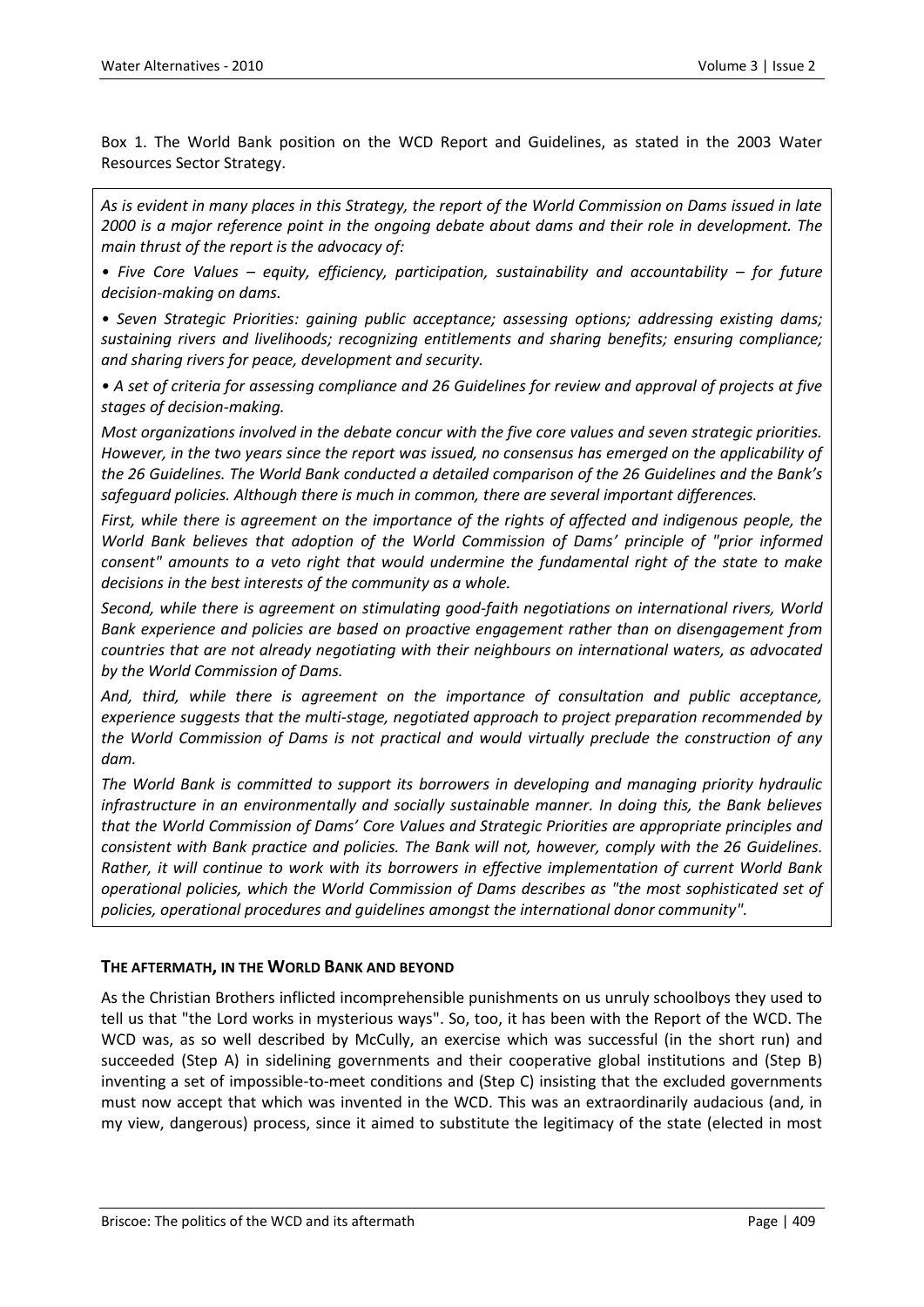cases, accountable in all) with the will of self-appointed- anti-dam NGOs that are not accountable to anyone except their fellow advocates.

As described above, governments and their cooperative international institutions (including thennaive officials like yours truly) may not have been up to playing this Machiavellian game, but they were certainly not stupid enough to surrender. In fact, the opposite happened. The outrage at this attempted takeover catalyzed actions by developing countries on the Board of the World Bank, in a concerted way for perhaps the first time. This opened up a new questioning of the priorities of the Bank and, in particular, the way in which the social cart had been put before the economic horse – how the social and environmental goals embedded in the Millennium Development Goals had, over the course of the 1990s, replaced the goals of growth and jobs which remained the overwhelming priority of poor people and their governments. There was now a mobilised developing country coalition which demanded that the Bank get back into the infrastructure business (which had once been the Bank's bread and butter but had now diminished dramatically).

Among Bank staff, a group of staff and managers who were sympathetic to the concerns of developing country borrowers prepared a report (The Patel Panel Report, World Bank, 2001, named after the Chair and soon-to-be Vice President for South Asia) to articulate why infrastructure mattered for the poor, why the Bank had to engage with both 'normal' and 'high-risk/high-reward' infrastructure and how the Bank had to reduce the excessive costs of doing business.

These messages were built into the draft Water Resources Sector Strategy, which was discussed extensively internally and externally over the next two years. Consultations on the draft report were held with stakeholders in Brazil, India, Yemen, the Philippines and Nigeria, and in focused sessions with the private sector, global NGOs and donors. In each of these sessions individuals were asked to identify the group to which they belonged, and responses to a set of key questions were tallied by group. The results were striking and consistent. For example, on the key issue of the importance of Bank reengagement with major water infrastructure there were two distinct groups. Group A, comprising developing country government officials, the private sector, local academia and most local NGOs, was strongly in favour of Bank engagement. Group B, comprising global NGOs and aid officials from rich countries, was strongly opposed.

As is usual for major policy documents, there were rounds of one-on-one discussions with Executive Directors who represent their countries on the Board of the World Bank. The Executive Directors were shown the results of the consultations, and the way in which the proposed strategy had been received by the two groups. My colleagues and I made it clear to them that many global NGOs were strongly opposed to the Strategy, and that there was sympathy for this view in the capitals of many rich countries. We advised the Executive Directors that they should expect a flurry of faxes and emails and petitions from the anti-dam groups. But we also showed evidence of the overwhelming support for the Strategy from governments of developing countries and explained why we believed this was the right Strategy for the Bank. Because rich countries play such an important role in supporting the budget of the World Bank, there was considerable nervousness among senior managers about the Board discussion and its implications. Key to moving the Strategy forward was Shengman Zhang from China, the number 2 official in the Bank who quizzically asked "But isn't it obvious that the developing world needs dams, and obvious that they need to be done according to reasonable, practical standards"?

The Water Resources Sector Strategy was finally presented to the Board in early 2003. Again the historic pattern at the Board was changed – now it was not the rich lecturing the poor, but developing countries who were in the drivers' seat, providing unequivocal support to the strategy. The Strategy was approved unanimously.

The repercussions of the Strategy within the Bank were deep and lasting. A few months later, management presented a new (and timid) infrastructure strategy to the Board. The strategy was blasted by the developing countries, with the Chinese and Indian Executive Directors writing an unprecedented joint memo (World Bank, 2003a) which they circulated widely, urging that the Bank put infrastructure back at the centre of the development agenda and that this be done by building on the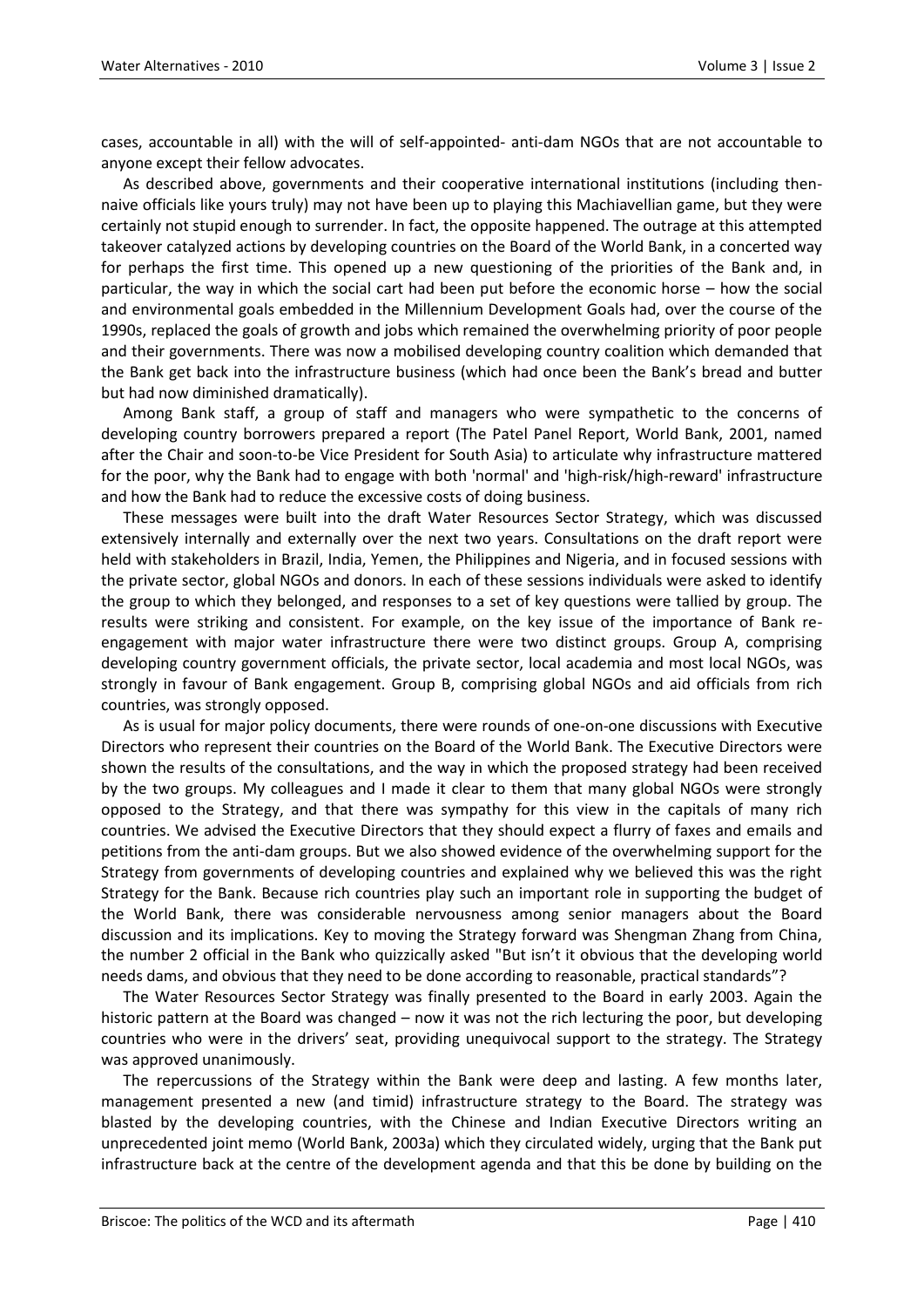principles of the Water Strategy. The change in 'who calls the shots' and the implications for the WCD Report were summarised well by The Economist (2003): "under pressure from its Chinese and Indian executive directors, the Bank's new water resources strategy backs away from the WCD report".

Seven years later, much has changed and much has not. What has changed is that infrastructure has, indeed, come back to the centre of the development agenda, in the Bank and outside. The proportion of Bank lending to infrastructure has risen from 20% around 2000 to 40% by 2008, with investments in water alone rising from \$1.8 billion in FY03 to \$6.2 billion in FY09. What has also changed is the belief that major water infrastructure, with reasonable attention to social and environmental issues, is vital for developing countries and is something the Bank must support. It has meant that the two iconic Bank-financed hydropower projects (Nam Theun II in Laos and Bujagali in Uganda) were eventually approved by the Board.

The symbolism was striking. One of Jim Wolfensohn's first acts as President of the World Bank was to terminate Bank involvement in the 400 Mw Arun project in Nepal. The fig leaf was that "the project is too big for Nepal", ignoring the fact that Bhutan, with an economy  $1/8^{th}$  the size of Nepal's, had done marvellously well out of building structures with over 1,200 Mw of hydropower capacity! In his years as Bank President Wolfensohn, however, had learned about 'no off-button' single-issue NGOs and had famously proclaimed (Mallaby, 2005): "I think it's important that we have a proper balance between the Berkeley mafia and the Chadians (…) and I, for my part, am more interested in the Chadians". At his last Board meeting Wolfensohn presided over the signing of the loan for Nam Theun II.

Because the Bank is the global institution which, more than any other, sets the development agenda, the Bank is subject to disproportional attention from those wishing to change the rules of the game. The corollary is that if the Bank takes a position – as it did in rejecting the WCD Guidelines and in re-embracing infrastructure in general and water infrastructure in particular – this has an enormous knock-on effect for other players in the development business. This has clearly happened in this case, with infrastructure returning to front and centre stages for most development agencies.

Over time as the Guidelines were not accepted by a single country which builds dams, the conversation – even among the most ardent supporters of the WCD Guidelines – gradually shifted to the non-controversial Strategic Priorities. The 26 Guidelines, taken as a whole, have, to all intents and purposes, been found to be impractical and infeasible by all parties. This was the (politely stated) conclusion of the 'follow-on' process, the UNEP-hosted Dams and Development Project (it is worth noting that this consensual position, that the Core Values and Strategic Priorities are useful and generally accepted but that the Guidelines are impractical and undesirable, was the original position of the World Bank, a position initially, and still occasionally, assailed by some of the leaders of the WCD and the associated NGOs).

For the most part, rich and poor countries alike have moved on to other things, but a footnote is relevant for the case of Germany. Dams played a major role in Germany's economic and institutional development (as described recently in David Blackbourn's [2006] brilliant book *The Conquest of Nature: Water, Landscape and the Making of Modern Germany*). But as Blackbourn says, "the state of the art is always provisional". Its days of building dams and locks and draining wetlands long gone (but the benefits not), contemporary Germany has a large Green Party constituency and played a major role in the WCD (and in funding anti-dam organisations like the IRN). After the launch of the WCD the representative of the German government suggested that there be a "world body of eminent people" who should, armed with the WCD Guidelines, make decisions on dams to be built anywhere in the world and that no government should be able to build a dam unless this body approved its construction. In response to a question the German official clarified that this would not be constitutional in Germany, but that it should be imposed on developing countries. While others have moved on, Germany persistently finances conferences and books (Scheumann et al., 2008) where NGOs committed to a literal interpretation of the WCD Guidelines meet and deliberate and demand 'compliance'.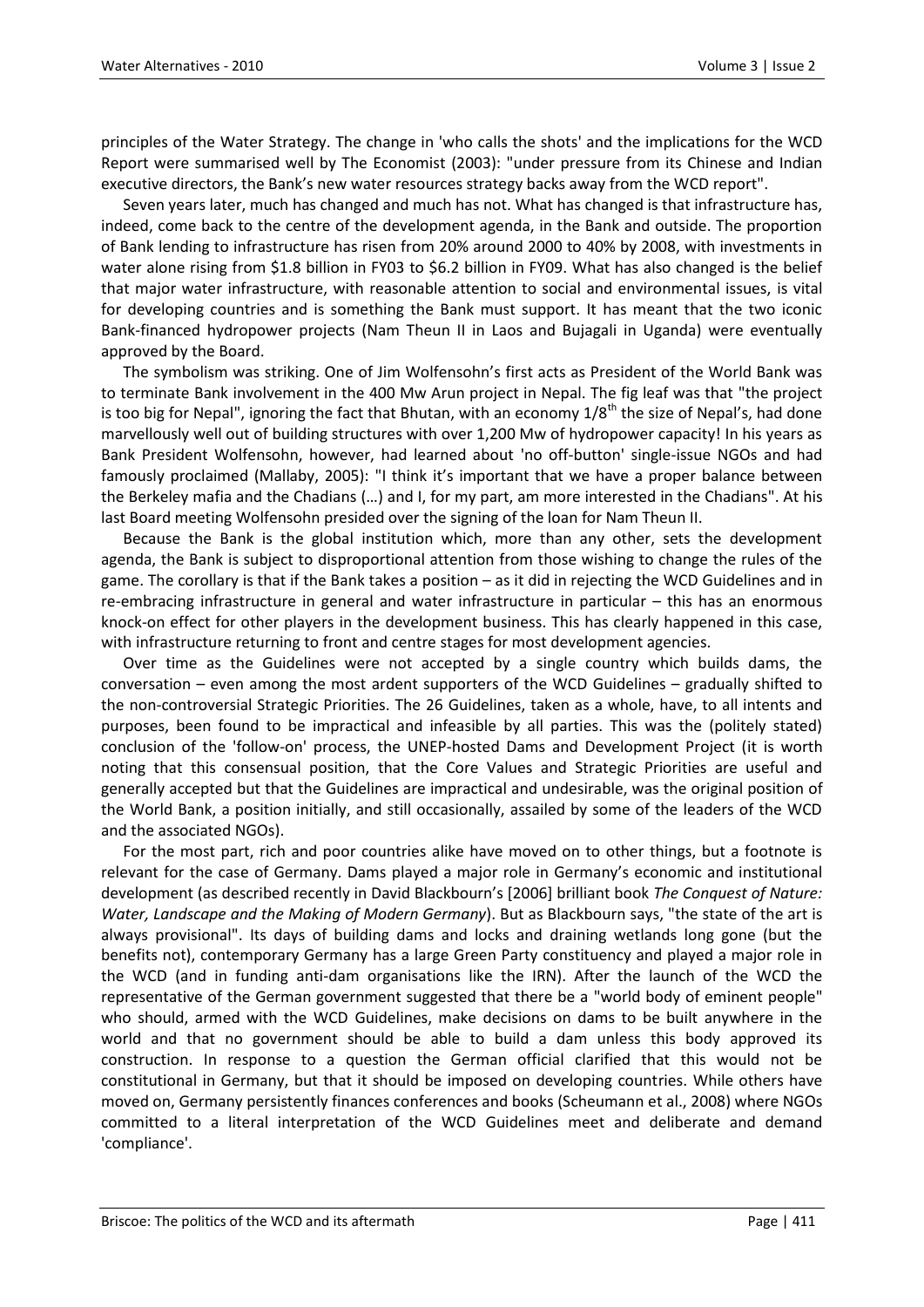Other aid agencies, while not as relentlessly persistent as the Germans, also often act in similar ways. Consider the recent case of the engagement of the US Government with major hydropower in Brazil.

Brazil is correctly eulogised for having 'the world's cleanest energy matrix', in part due to biofuels but mostly because about 80% of Brazil's electricity comes from hydropower. Since Brazil has exploited only about 35% of its hydropower potential, and since hydropower is by far the lowest-cost source of energy, Brazil is committed to a major hydropower expansion. The challenge is that the undeveloped potential is mostly in the Amazon. If you think 'dams' is an ugly word, try 'dams in the Amazon'! Upon his re-election in 2006 the construction of the 7000 Mw Rio Madeira hydropower projects was President Lula's highest priority. These are run-of-the-river projects with small environmental footprints (per unit of energy generated) and ones which can also increase environmentally friendly river transport of agricultural projects. As the Country Director for the World Bank I was proud that the Bank helped Brazil move these projects forward in several ways: by helping mobilise world expertise to deal with environmental licensing issues; by helping ensure that contracts were competitively bid (with resulting massive cost savings) and by doing a major report indicating how Brazil should modernise – for the good of all – its hydro licensing system (World Bank, 2008a). In a country like Brazil, as President Lula stressed, this is actually the greatest contribution the Bank can make – by putting its reputation in play in helping countries deal with otherwise intractable, complex problems. (In terms of the story of the World Bank, it is striking that this sort of engagement, which is public and enshrined in, for example, the Board-approved Country Partnership Strategy, does not have to face the endless hurdles of internal Bank processes associated with loans).

While we were so engaged, the Government of the United States, through USAID, was involved in a quite different exercise. USAID formulated an Amazon Conservation Initiative, a multimillion dollar project which had the explicit objective of equipping international and local NGOs to stop the highest priority projects – including the Madeira hydropower projects – of the (enormously popular) democratically elected government of President Lula! Once the Government of Brazil became aware of the proposed USAID project it made clear that it could not operate in Brazil. (Only for the project to resurface as a project which would do similar activities in other Amazon basin countries!).

With respect to the WCD, the good news is that the World Bank eventually took what I believe to be the high road. The not-so-good news is that processes in large bureaucracies are very 'sticky'. Over the years the Bank had built a formidable list of 'safeguards' (a list twice as long as any of the regional development banks; see Kapur, 2002) and an 'Inspection Panel' which made sure that any claimed sins of commission were severely punished. Large numbers of staff were hired to deal with safeguards. Many are very good, but many others see themselves as part of a fifth column with the noble task of protecting people from their governments and the decisions those governments make (such as building infrastructure). The end result is that while the policy and the rhetoric in the Bank have changed and have had a big impact in the real world, ironically the Bank, with its panoply of processes and incentives which create an institutional aversion to risk, has financed very few 'high-risk/high-reward' water projects.

When the discussions of the WCD and the WRSS were ongoing there was a clear dichotomy between developing countries 'with choices' (the MICs) and 'countries without choices' (the poor). The huge (and, in my opinion, overwhelmingly positive) story of the last decade is that supply options for those countries that had no choices have changed, dramatically. This is a consequence of the rise of the MICs, whose recent, successful development experience highlights the importance of water (and other) infrastructure, and whose pockets are deep with the massive reserves they have accumulated. Brazil is important, as is India, but for poor countries the name of the game is China. And here the record is clear. Whereas the World Bank finances, at most, a handful of dams around the developing world, China now finances over 200 outside of China. This escape from the 'we know best' paternalism of the old development order is broadly welcome in the developing world. Polls by the Pew Research Trust (The Pew Global Attitudes Project, 2007) show that Africans overwhelmingly approve of China's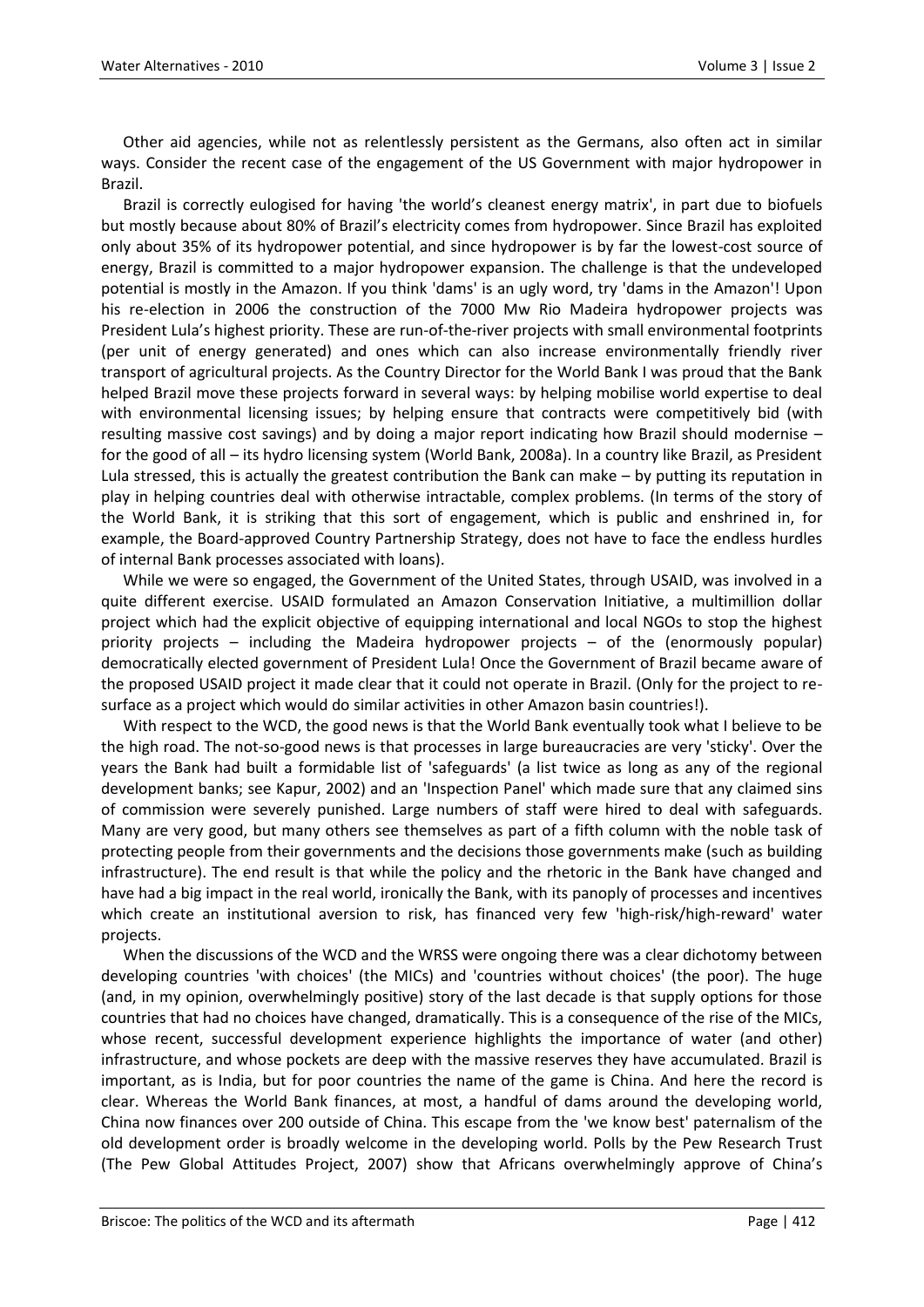engagement; Hilary Clinton (2010) bemoans the fact that there is little appreciation of US assistance and that all she hears from poor countries is what China is doing; and Dumbisa Moyo's (2009) recent book on aid explains why Africans are so appreciative: "China's straightforward approach is an attractive alternative to the endless nit-picking of the traditional donors".

## **LOOKING BACK**

The WCD did its work at a particular historic moment, in which governments and intergovernmental institutions (like the World Bank) had ceded enormous space to the self-chosen, self-anointed groups who call themselves 'global civil society'. In the WCD process representative institutions like the World Bank and the private sector largely left the commission to the mercies of the anti-dam groups. The result was, in many ways, predictable, in that the guidelines would have put NGOs in the driver's seat and left governments with the secondary role of mopping up operations.

In this climate it was probably inevitable that the WCD Guidelines would prove to be so extreme that they would engender a reaction from governments that did, after all, have responsibility for making trade-offs and taking the benefits and costs to all different parties into account. The reaction has been, in my view, enormously positive. Governments in many countries have taken control again, and are finding new and creative ways of (a) addressing the very important social costs which are borne by those directly affected by large infrastructure and (b) ensuring that the much larger numbers who benefit from most such investments are not marginalised. Similarly, the countries that have a dog in this fight – the developing countries that desperately need infrastructure – have engaged in unprecedented ways to assert leadership in cooperative institutions (like the World Bank) and to providing alternatives to those who previously had no choice.

It was the initial hope that the WCD would become a 'model' for dealing with such difficult, contentious issues. The overreach and arrogance of those who took over the WCD process and their profoundly flawed premise (that 'organised civil society' should replace government as the appropriate policy-setting body) came to a logical and happy end. An article in the Financial Times in 2004 (Beattie, 2004) articulated the conclusion that most serious observers had come to:

The vogue for stakeholder consultations, a product of the 1990s, was imbued with the glowing optimism of globalizers during that era. The dream was that non-government organizations and corporate executives could establish practices that would capture financial returns for companies and social returns for the poor. The reality, however, has proved more mixed. Some of the first attempts at partnerships and consultations, such as the World Commission on Dams, ended in disillusionment. Sir Mark Moody-Stuart, chairman of the mining company Anglo-American, former chairman of Shell and a veteran of many such partnerships, says: "I consider the job of an adviser is to give advice which might be adopted. Giving extreme advice which will be rejected is not doing your job".

This change in global political economy has been accelerated, dramatically, by the new economic geography which has emerged after the economic crisis of 2008. As President Lula remarked "who would imagine that the IMF would come to Brazil begging for a loan"! The levelling of the world, the ascendency of the MICs, the creation of alternatives for poor countries all head in the same direction – away from the moral hazards which have characterised the development process in recent decades and towards new alignments and institutions in which those who live with decisions will have an ever more assertive and coherent voice in making these decisions.

## **REFERENCES**

Beattie, A. 2004. The institution's Extractive Industries Review was founded on the principle of partnership. But its results reveal the difficulties that governments, civil organisations and industry have in finding common cause. *Financial Times*, 26 February 2004, p. 17.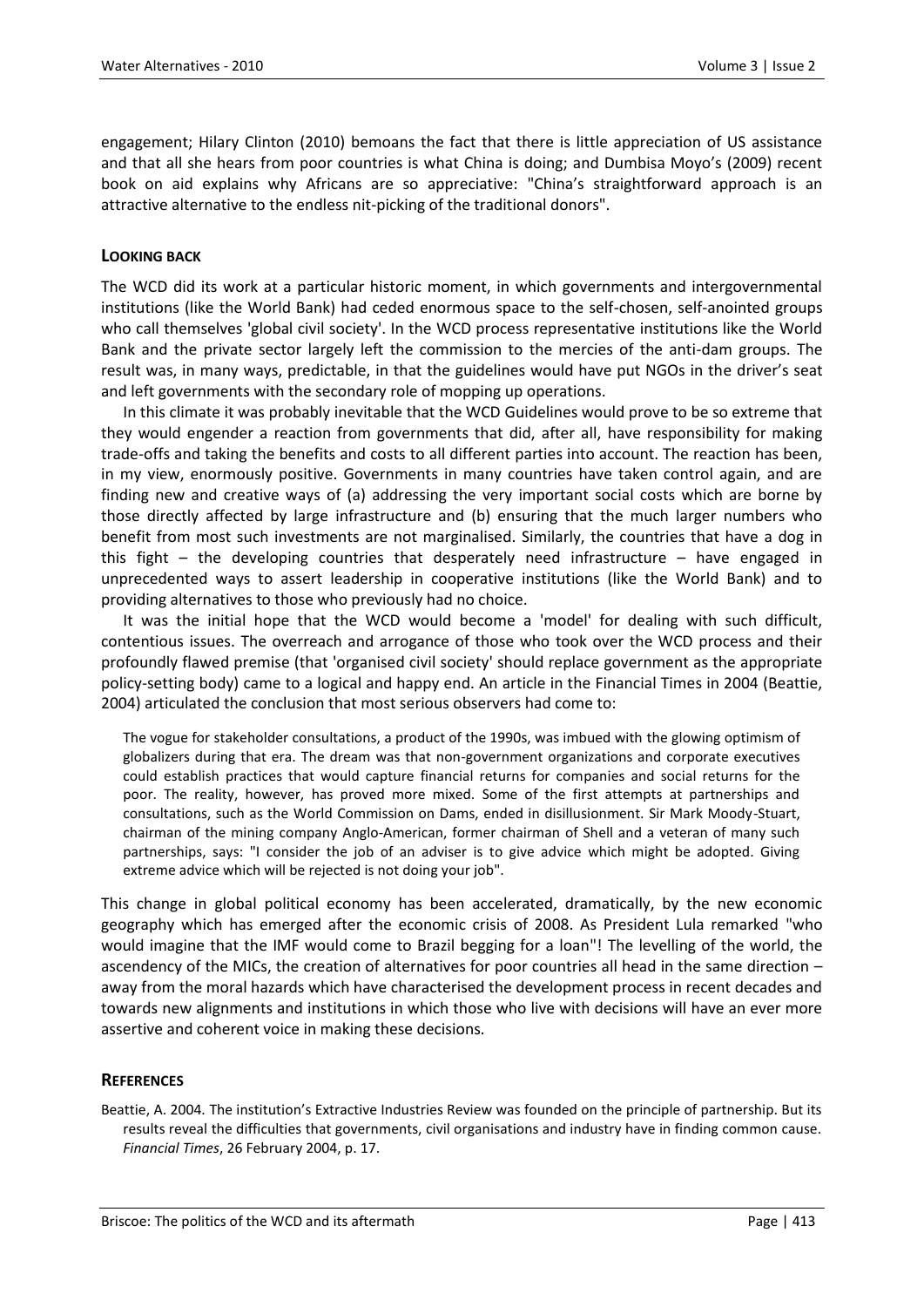Blackbourn, D. 2006. The conquest of nature: Water, landscape and the making of modern Germany. New York: WW Norton*.*

Bond, P. 2007. *Civil society and Wolfowitz's World Bank: Reform or rejection revisited.* Committee for the Abolition of Third World Debt. [www.cadtm.org/Civil-society-and-Wolfowitz-s](http://www.cadtm.org/Civil-society-and-Wolfowitz-s)

Bosshard, P. 2008. Dam crusader's swan song. [www.irn.org](http://www.irn.org/)

Briscoe, J. and Malik, R.S. 2006. *India's water economy: Facing a turbulent future*. New Delhi: Oxford University Press.

Briscoe, J. and Qamar, U. 2006. *Pakistan's water economy: Running dry.* Karachi: Oxford University Press.

Briscoe, J. 2001. Two decades of change in a Bangladeshi village. *Economic and Political Weekly* 36(40): 1-8.

Chapman, G.; Kumar, K.; Fraser, C. and Gaber, I. 1997. *Environmentalism and the mass media: The North-South divide.* London, Routledge.

Clinton, H. 2010. *On development in the 21st century.* Washington, DC: Center for Global Development. The Economist. 2003. Priceless*.* 17 July 2003.

EDF (Environmental Defense Fund); FoE (Friends of the Earth) and the IRN (International Rivers Network). 2003. *Gambling with people's lives: What the World Bank's new "high-risk/high-reward" strategy means for the poor and the environment.* Washington, DC: EDF.

[www.edf.org/documents/3006\\_GamblingWithPeoplesLives\\_0903.pdf](http://www.edf.org/documents/3006_GamblingWithPeoplesLives_0903.pdf)

Government of Brazil. 2001. Letter from President of the National Water Agency to Brazil's World Bank Executive Director. February 2001*.* Brasilia.

Government of China. 2001. Talking points on WCD report*.* Beijing, 15 January 2001.

Government of Ethiopia. 2001. Comments on dams and development. Addis Ababa.

Government of India, Ministry of Water Resources. 2001. Letter No. 2/WCD/2001/DT of 2 February 2001. New Delhi.

Government of Nepal. 2001. Preliminary official comments on the WCD report. Kathmandu.

Kapur, D. 2002. *Do as I say, not as I do.* Washington, DC: Center for Global Development.

Kenworthy, T. 1997. A voice in the wilderness: David Brower has been the environmental movement's most defiant and effective visionary. Now he wants to undo his life's greatest regret. *The Washington Post*, 1 June 1997.

- Mallaby, S. 2005. *The world's banker: A story of failed states, financial crises, and the wealth and poverty of nations.* New York: Penguin Group.
- McCully, P. 2001. The use of a trilateral network: An activists' perspective on the formation of the World Commission on Dams. *American University International Law Review* 16(6): 1453-1475.
- McCully, P. 2002. The difficulty of the plains. Taking the WCD forward. *World Rivers Review*. Berkeley: International River Network. [www.internationalrivers.org/en/node/1810](http://www.internationalrivers.org/en/node/1810)

Moyo, D. 2009. *[Dead aid: Why aid is not working and how there is a better way for Africa.](http://www.amazon.com/Dead-Aid-Working-Better-Africa/dp/0374532125/ref=sr_1_1?ie=UTF8&s=books&qid=1269653000&sr=8-1)* New York: Farrar, Straus and Giroux.

New York Times. 2010. South Africa wins \$3.75 billion coal loan. 9 April 2010.

Reuters. 2002. Peeved Museveni launches US\$550 million Uganda dam. 24 January 2002.

Roy, A. 2004. The new American century. *The Nation*, 9 February 2004.

Scheumann, W.; Neubert, S. and Kipping, M. (Eds). 2008. *Water politics and development cooperation.* Berlin: Springer.

Steiner, A. 2006. UNEP under new leadership. *Confluence*, Newsletter of the Dams and Development Project, No. 9. Nairobi, Kenya.

The Pew Global Attitudes Project. 2007. *Global unease with major world powers.* Washington, DC.

Williams, P. and McCully, P. 2000. Lies, dam lies – Phil Williams and Patrick McCully look at what the recent report from the World Commission on Dams will mean for future projects*. The Guardian*, 22 November 2000.

World Bank. 2001. *The Patel Panel Report on a new approach for Bank engagement with high risk high reward water infrastructure projects.* Washington, DC: World Bank.

World Bank. 2003a. Statement by Chander Mohan Vasudev and Guangyao Zhu (Executive Directors for India and China) on infrastructure business. Washington, DC: World Bank.

World Bank. 2003b. *Water resources sector strategy.* Washington, DC: World Bank.

World Bank. 2008a. *Environmental licensing for hydropower developments in Brazil: A contribution to the debate.* Washington, DC: World Bank.

World Bank. 2008b. Brazil country partnership strategy 2008-2011. Washington, DC: World Bank.